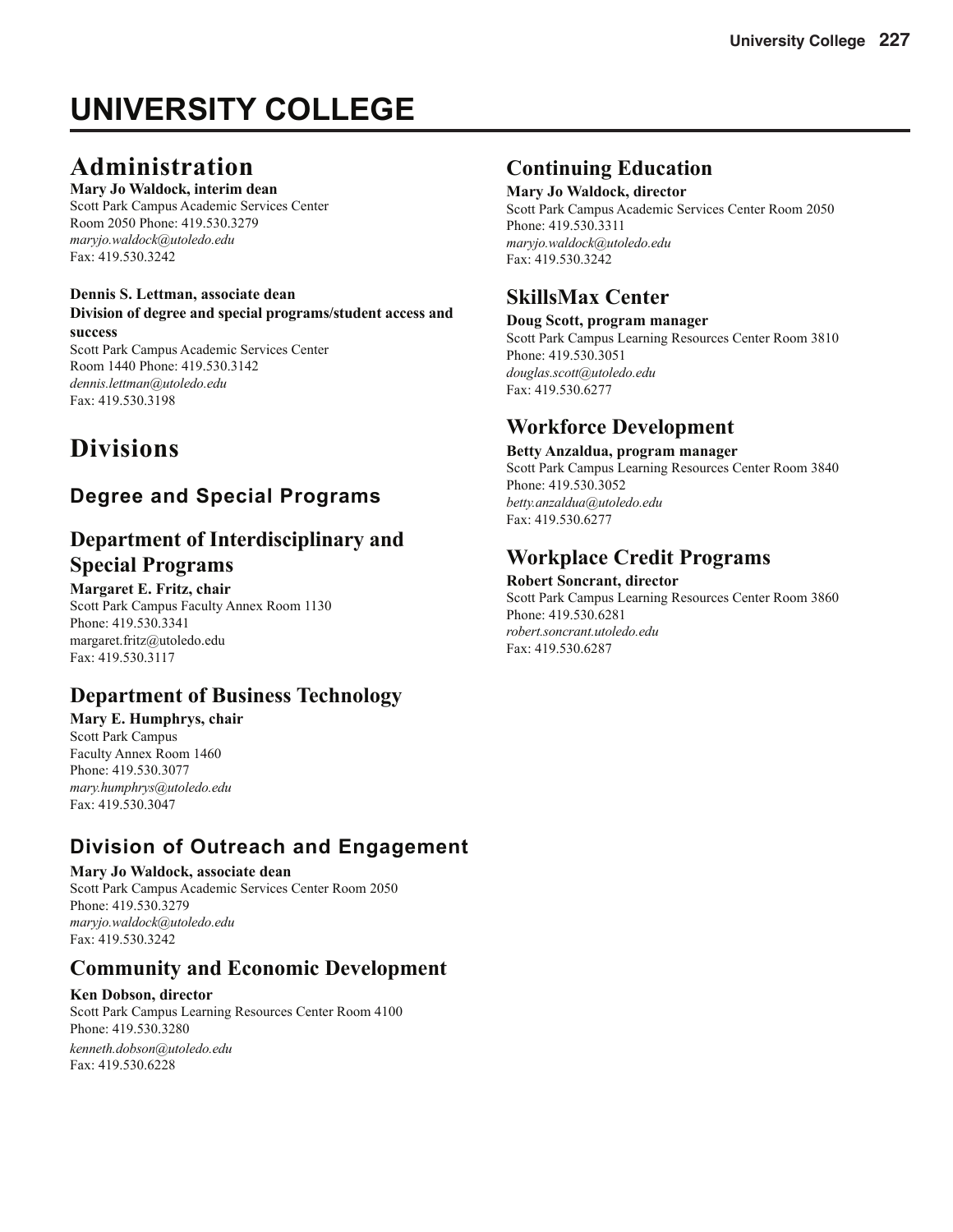# **UNIVERSITY COLLEGE**

## **Divisions of University College**

University College consists of three divisions designed and organized to address the University's goals of delivering high-quality academic programs, student support services and academic outreach. A brief description of each unit is presented below. For more information about the divisions/ centers, visit the Web site at *http://www.ucollege.utoledo.edu*

### **Division of Degree and Special Programs**

*Dr. Dennis S. Lettman, associate dean*

The division of degree and special programs houses the credit programs within University College. Bachelor's degrees are awarded by the department of interdisciplinary and special programs in the areas of individualized programs, adult liberal studies (ALS) and administrative services. Associate's degrees in business and computers are awarded through the department of business technology. Academic skills enhancement courses are provided through the division to students of all UT colleges as needed.

### **Division of Student Access and Success**

*Dr. Dennis S. Lettman, associate dean*

The division of student access and success offers a wide range of academic and student services that enable students to formulate and achieve their academic, personal and career goals. The division houses many special services for students such as tutoring, academic advising, career counseling and life planning, testing and assessment, special enrollment programs for senior citizens, and specialized workshops and seminars. The division serves students who:

- Are adults who have been out for school for a while and need support in adjusting to college-level studies.
- Need assistance in changing majors or becoming qualified for a new major.
- Do not yet meet the academic requirements for admission into their chosen majors.
- Need refreshing or strengthening of their basic academic skills.

### **Division of Outreach and Engagement**

#### *Mary Jo Waldock, associate dean*

As a major metropolitan university with a commitment to strong engagement with its communities, the University has formed a comprehensive outreach and community engagement function housed in the division of outreach and engagement of University College. Here the University's professional outreach staff joins with UT's eight colleges and area agencies, industries and individuals to provide wide-ranging academic programs and service support for professional and personal development.

### **Units of the Division of Outreach and Engagement**

**Community and Economic Development** develops innovative partnerships with local, regional and national agencies and organizations toward more effective University roles in community and economic development.

**Continuing Education** supports our community's lifelong learning needs. This division provides access to high-quality instruction developed by The University of Toledo's colleges, divisions and departments. Here you'll connect with programs for youth, academic, physical and social development, continuing professional development for licensed and other regulated occupations, adult education, customized training, computer and technical training, and special institutes, certificate programs, and workshops.

**SkillsMAX Center**, through the Ohio Board of Regent's Enterprise Ohio Network, provides organizations with more than 400 nationally normed job-related assessments, as well as custom-designed job profiles and assessments to improve hiring decisions, retention, productivity, employee development, performance management, and succession planning.

**Workforce Development**, in partnership with northwest Ohio's network of educational institutions and workforce development agencies, helps The University of Toledo respond to our community's workforce development needs by drawing on UT's intermediate- and advanced-level education and training capabilities, specialized assessment tools, and technical facilities.

**Workplace Credit Programs** delivers quality UT courses and programs of study on-site to employers and employees. The division also houses a variety of workforce development initiatives to ensure a close link of our academic programs with the needs of the workplace.

## **Degrees Offered**

University College offers bachelor's and associate's degrees. University College addresses the unique educational needs of students through special programs or individualized plans of study. Students seeking degrees through University College regularly meet with college advisers to develop plans of study.

The following degrees are offered through University College: bachelor of arts (individualized programs and ALS); bachelor of science (individualized programs and administrative services); associate of applied business (computer software specialist technology, administrative office technology - legal secretarial major, business management technology, business management technology - accounting major, information services and support, computer network administration, programming and software development, marketing and sales technology); associate of arts (prebusiness administration); and associate of technical studies (interdisciplinary studies for technical programs such as digital imaging and Web design).

*General information on admission requirements for first-year (new) students is found in the General Section of this catalog.*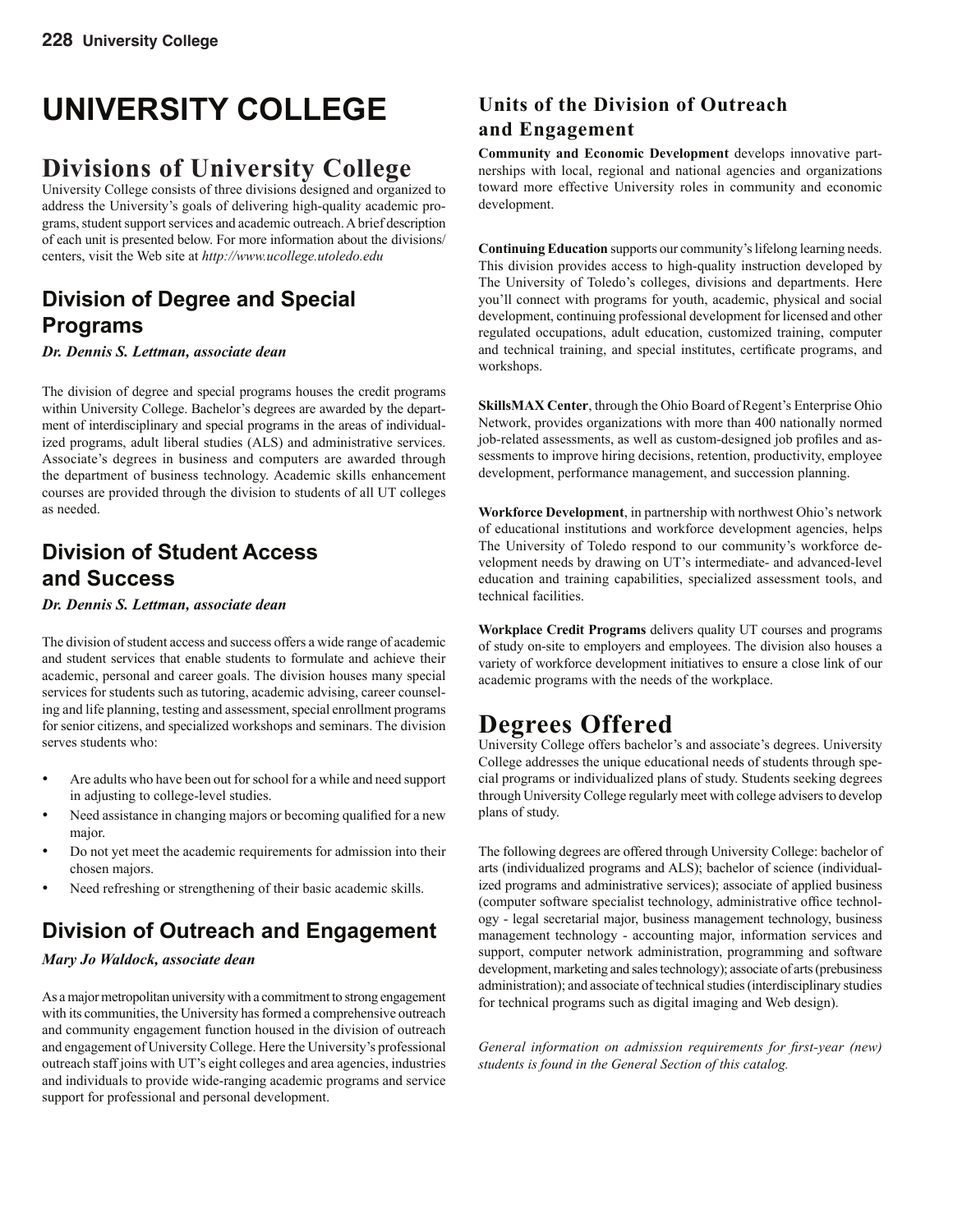## **Special Admission Requirements**

Students must have a minimum 2.00 grade point average (GPA) for direct admission into a baccalaureate program in University College. In addition, students can be admitted to University College's individualized programs or administrative services degree programs when they have earned 20 semester hours (or 30 quarter hours) of academic credit from an accredited school. Adults who are 25 or older may enter the ALS program without this prerequisite. Direct-from-high-school students may apply to associate's degree programs. All entering students are required to meet with an adviser to determine and plan a program of study.

### **Transferring into University College**

Students wishing to transfer into University College must meet the minimum entrance requirements of The University of Toledo. Students wishing to transfer into any University College baccalaureate program must have a minimum cumulative GPA of 2.00. Courses from an approved institution may be used, as applicable, toward a student's individualized or special program of study. However, the maximum number of effective transferable credits is 94 semester hours, with a limit of 84 hours at the 1000 or 2000 level. For associate's degree programs, no less than the final 25 percent of the total number of credits required for graduation must be earned from University College. The General Section of this catalog has information on admission and transfer.

A graduate of an accredited institution of higher education may apply to University College for a second bachelor's degree. An acceptable program of study in this case entails a minimum of 30 semester hours of additional work. Any student who has earned a bachelor's degree from University College in an individualized program may not earn a second degree in another individualized program.

## **Honors in University College**

The University of Toledo offers all students of exceptional academic ability the opportunity to enter a special program of academic rigor and challenge. For further details on the Honors Program, students should contact their advisers. Students who have demonstrated exceptional promise may be invited to participate in University College Honors. These students' programs will be developed in close conjunction with the honors adviser. The minimum requirements for consideration for the University College Honors Program are 20 hours of completed course work and at least a 3.4 GPA.

*General academic policies that apply to all students are found in the General Section of this catalog*.

## **Academic Support and Preparation**

### **Academic Skills Assessment**

A new or transfer student entering the college may be required to take a skills assessment in reading, writing, mathematics and keyboarding. The need for testing will be determined by the student's academic background and college major. Skills assessments are not used to determine whether or n ot the student is admitted to the college; rather, they are used to determine the most appropriate courses to take in order to achieve success. Depending on the outcome of the assessments, specific developmental courses may be required as prerequisites to courses in the student's program. More information about skills assessment can be obtained by calling the University College division of student access and success.

### **Academic Skills Enhancement (ASE)**

Academic Skills Enhancement is a comprehensive program of assessment, advising, a well-developed curriculum and support services designed to help students who need additional academic preparation prior to taking course work in their major field.

The following is a list of ASE courses offered. Students may be required to take some of these courses based on the results of their placement tests and the specific requirements of the ASE program and/or their academic major. The academic adviser will be able to tell students which courses, if any, will be required, and they can direct students to advisers in University College for further assistance.

| <b>SKLS</b> | 0980 | College Reading (grades do not apply to the  |
|-------------|------|----------------------------------------------|
|             |      | student's GPA)                               |
| <b>SKLS</b> | 0990 | Academic Writing (grades do not apply to the |
|             |      | student's GPA)                               |
| <b>SKLS</b> | 1150 | College Study Strategies and Orientation     |

The following developmental math courses, offered through the College of Arts and Sciences, may be required based upon students' background and skills assessment scores. Grades for these courses will not apply to the student's GPA.

| MATH | 0910 | Elementary Algebra I  |
|------|------|-----------------------|
| MATH | 0950 | Elementary Algebra II |
| MATH | 0980 | Intermediate Algebra  |

For additional information about the program, contact University College.

## **Academic Policies**

### **Grading**

The option of a Pass/No Credit grade is not available to a University College bachelor's degree student unless this is the only grading option for the course. However, a grade of Pass obtained while a student was enrolled in another college may be transferred to University College provided it is applicable to the student's new program.

### **Probation and Suspension**

- This policy applies to all students with 12 or more attempted University of Toledo credit hours majoring in the following University College degree programs: individualized studies, administrative services, ALS and business technology.
- Any qualified student who does not maintain a minimum 2.0 GPA in any semester will be placed on University College academic probation beginning the semester after the student's GPA falls below 2.0.
- 3. Academic Probation Process:
	- All students placed on academic probation shall receive a letter from the dean. The letter will inform students of the options they have to assist them with achieving a higher GPA and academic success.
	- These students will be required to contact the Student Development Office, which will assess the student's actual problem and give a written corrective action plan for improvement to assist them. All plans will become a part of the student's file.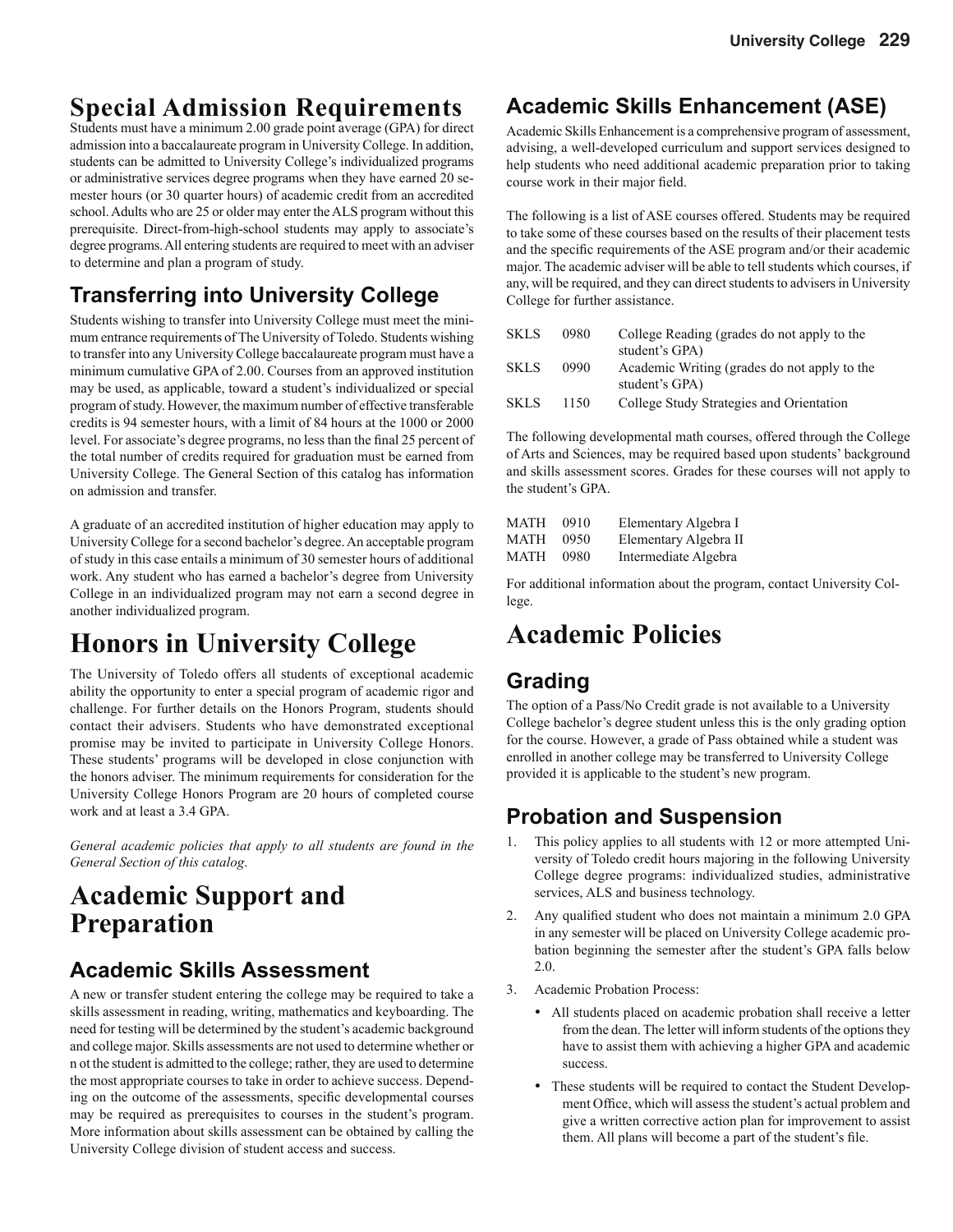- At the end of each spring semester, the academic review committee will meet to assess the student's progress and will make a determination for continued probation, release from probation or suspension.
- 4. Any student pursuing an associate's degree who has been on academic probation after earning 24 or more credit hours can be placed on academic suspension.
- 5. After receiving a letter of suspension, the student has a right to ap peal. The appeal process is as follows:
	- a. The student will submit a letter of appeal with supporting documentation to the dean within 21 days of the suspension letter date.
	- b. After reviewing the letter, the academic review committee will submit a response to the student. The decision of the academic review committee is final.
- 6. Any student pursuing a bachelor's degree will follow the suspension policy of The University of Toledo. Refer to the General Section of this catalog for the University's policy on academic suspension.
- 7. Associate's degree students who are under academic suspension will be prevented from taking courses at University College for a period of at least one semester, following the semester in which the student qualifies for suspension.
- 8. Suspended students who desire to be readmitted to University College must make application in writing to the academic review committee at least four weeks prior to the beginning of the semester in which attendance is desired. If approval is granted, the student will be admitted on a one semester trial basis. Registration must be for not more than the minimum number of hours required to be a full-time student of the University. Probation will be continued if the trial semester is successfully completed with a grade point average of 2.0 or better. Failure to meet the standards for the trial semester will result in automatic and final dismissal from University College.

### **Academic Grievance Procedure**

Specific procedures for filing an academic grievance are found in the General Section of this catalog.

### **Alternative College Credit College Level Examination Program (CLEP)**

The CLEP policies as stated in the General Section of this catalog apply to all University College programs. University College also recognizes DANTES and ACE evaluated academic credit. ALS students need to see special CLEP information in the ALS section of University College.

### **Credit By Examination**

These examinations are conducted by the instructor(s) of courses in which credit is desired. An examination may be sought for many of the courses offered by the college. The student is responsible for making arrangements for examination with the instructor. Application forms are available in the Office of the Registrar.

### **Portfolio Development**

Credit may be earned for certain courses in which a student has had previous learning or practical experience. Credit is obtained via portfolio, which involves compiling a portfolio detailing the student's prior college level learning. Portfolio credit is available to University College students, and that credit may reflect course work from other baccalaureate-granting colleges within The University of Toledo. Students desiring credit by this process should contact the portfolio coordinator in University College.

### **Field Experience and Internship for University College Students**

University College students have the opportunity to earn credit hours toward their degree while completing a practical experience outside the classroom. The internship is meant to be an exposure to a new career field, while the field experience is a project-based experience. The maximum number of credit hours that can be earned through an internship or field experience is eight.

## **Degree Requirements and Options**

### **College Core Curriculum for Bachelor's Degrees**

With the exception of the Adult Liberal Studies (ALS) program, the University Undergraduate Core Curriculum requirements detailed in the General Section of this catalog must be fulfilled by all baccalaureate students. In fulfilling The University of Toledo Core Curriculum, University College baccalaureate students must meet the following specific requirements:

- ∗ One English literature course
- ∗ One philosophy course
- ∗ One political science course, which is related to American government, or one American history course
- ∗ One economics course
- ∗ One course from anthropology, geography, psychology or sociology
- ∗ One speech course

#### **Other Degree Requirements**

- 1. Completion of an orientation course.
- 2. 40 semester hours must be completed in upper division-courses (numbered 3000 or 4000) for baccalaureate programs.
- 3. Baccalaureate students must complete a minimum of 30 semester hours of work in residence as a University College student. Associate's degree students must complete no less than 25 percent of the total number of credits as a University College student.
- 4. The minimum number of approved credit hours required for completion of a bachelor's degree from University College is 124 semester hours and may be more, depending on the agreed program content.

### **General Education Requirements for the Associate of Applied Business Degree**

For students pursuing the associate of applied business degree, the minimum general education requirement for the degree is as follows: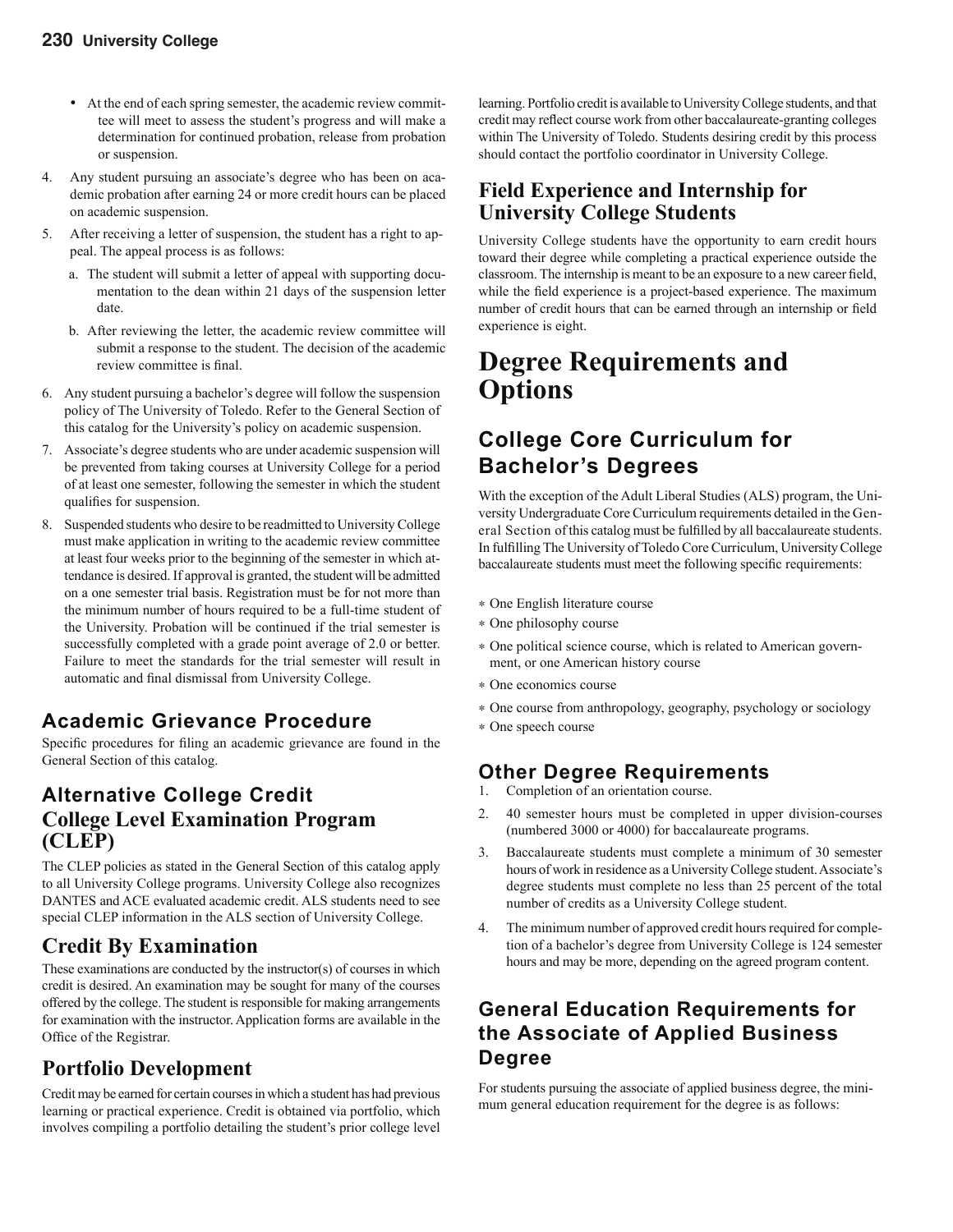\* Determined by the individual program

## **Programs of Study**

### **Baccalaureate Programs**

Individualized programs Adult liberal studies Administrative services

### **Associates Degree Programs**

Administrative office technology - legal secretarial major Associate of technical studies Business management technology Business management technology - accounting major Computer network administration Computer software specialist technology Information services and support Marketing and sales technology Programming and software development

### **Transfer Programs**

Prebusiness administration Interdisciplinary studies for technical programs

## **Program Requirements**

### **Baccalaureate Programs**

### **Department of Interdisciplinary and Special Programs**

#### **Individualized Programs**

An individualized program of study is based on a student's unique interests and goals, which would not be addressed by a traditional program of study. The degree awarded is the bachelor of arts or the bachelor of science, depending upon the program. The designated major is interdisciplinary studies.

Students contemplating an individualized program of study will receive assistance from an adviser in preparing an individualized program. Important considerations in the formulation of a program are:

- 1. The program must be interdisciplinary or intercollegiate in nature (broad in scope, incorporating course work from more than one discipline).
- 2. The program must not duplicate an existing program of study in another college of the University.
- 3. The student's objectives must be clearly stated and appropriate courses identified for achieving these objectives.

A University College student will be guided in the design of an individualized program. Typically, multiple advising sessions are needed to accomplish this. The program is reviewed by a committee consisting of faculty from other colleges in the University. If the program meets all University College requirements, it is accepted and must be followed. If a program is denied, a student may appeal the decision to the University College policy council. Prior written approval of the associate dean is necessary to make any course substitutions.

The individualized program of study is particularly useful for students with associate's degrees and those with a variety of credits – serving as a degree completion option. In those areas of study in which a structured baccalaureate program does not exist within the University, a program may be developed to earn a bachelor's degree.

Special note: Students may take no more than 30 semester hours of course work from the College of Business Administration, with no more than three courses in any one department, but up to eight courses are permitted in business administration (BUAD).

#### **Adult Liberal Studies (ALS)**

Adult students may earn bachelor of arts degrees by completing a broad, liberal arts-based curriculum. Courses in this program are scheduled to facilitate attendance by those having other full-time responsibilities. Students follow the program as specified below with the guidance of a University College academic adviser.

Students begin by enrolling in the adult liberal studies introductory seminar. In conjunction with individual advising, students are introduced to liberal studies by emphasizing processes that build effective critical thinking and writing as foundations. Students progress to topical seminars that utilize skills developed earlier in the program.

#### **CLEP Scores for the ALS Program**

Students may have the potential to take the CLEP (College Level Examination Program). These examinations are given to establish competency in the general education discipline areas of mathematics, humanities, social sciences and natural sciences. These four discipline areas are required for graduation. The required general education credit hours and the regulations for the CLEP exams for this program are as follows:

- 1. Students earning a CLEP exam score of below 50 or those choosing not to take the CLEP exam must earn a minimum of three semester hours of credit in a math general education course and a minimum of nine semester hours of credit in general education courses in each area of the humanities, social science and natural science. Independent studies may not be substituted for any general education course.
- 2. Students who take any courses in these four discipline areas after entry into the ALS program forfeit their right to apply CLEP credit in that discipline toward their ALS degree. In addition, passing scores on the general education courses are required as prerequisites to enroll in the ALS topical seminars. Therefore, students are encouraged to take the CLEP exams early in their academic endeavors.
- 3. Students who have taken course work in any of these discipline areas prior to entry into the ALS program and subsequently earn CLEP credit cannot have both count toward meeting general education requirements.
- 4. Students earning a CLEP exam score of 50 will have 10 semester hours of credit posted to their transcripts.
- 5. Students earning a CLEP exam score of 45 to 49 may retake the exam after a period of six months.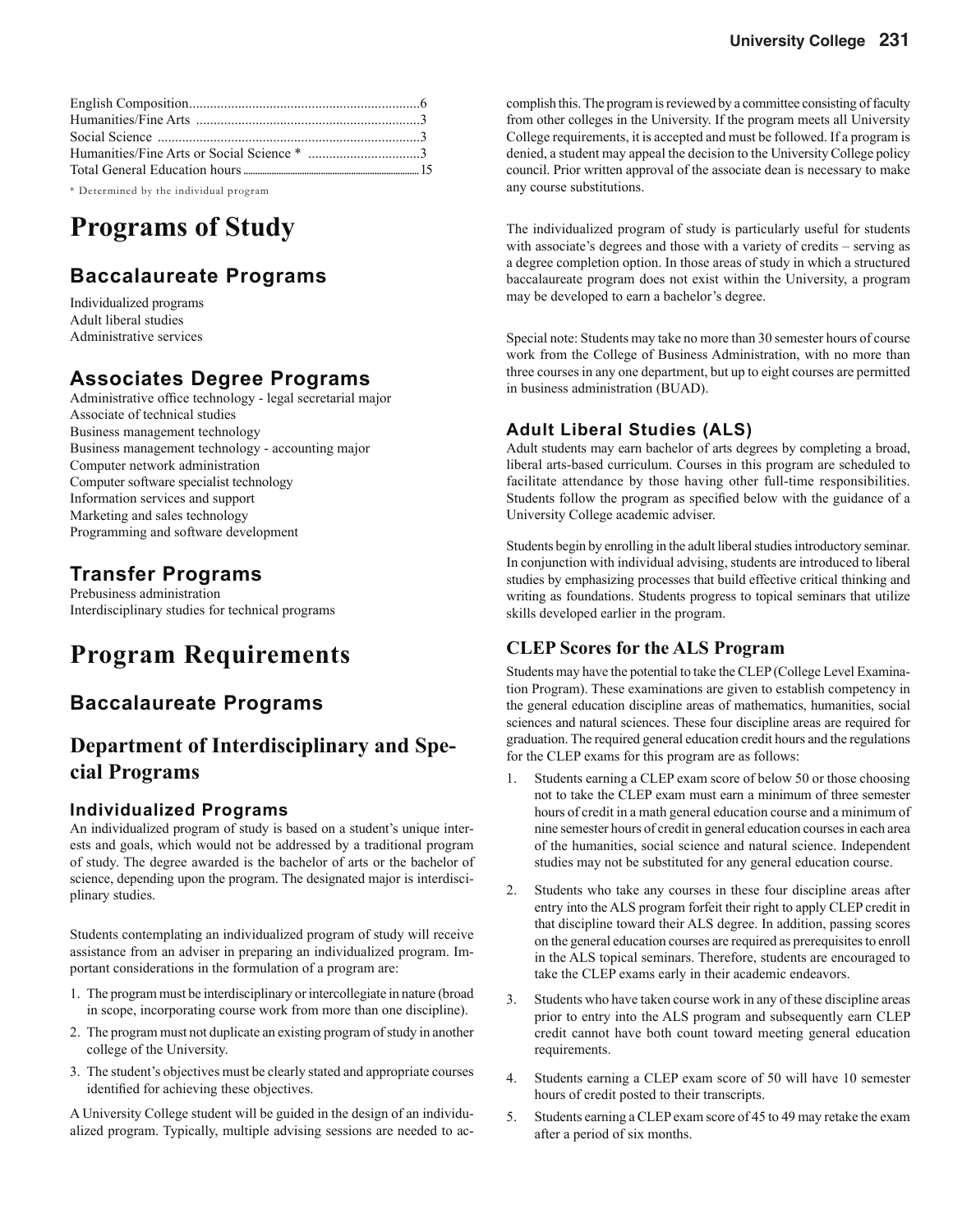#### **Program Requirements**

#### **Topical Seminars**

These seminars are upper-division courses in the humanities, social sciences and natural sciences that change each semester (syllabi posted in the University College office). Students are required to take three seminars in each discipline area in order to graduate and may take a 10th seminar as an elective. Students are responsible for fulfilling the program's prerequisites and should seek an academic adviser's guidance before enrolling in courses. Students who enroll in a topical seminar without the required prerequisites may be administratively dropped from the course.

#### **Prerequisites for the ALS Topical Seminars**

- 1. Completion of both a freshman orientation course and the ALS Introductory Seminar.
- 2. Earned credits in College Composition I and II by passing the English essay exam or taking and passing the courses.
- 3. Completion of a minimum of nine credit hours in the discipline area of the topical seminar or passing the CLEP examination in the discipline of the seminar with a 50 or above score.

#### **Electives**

Students are to establish an emphasis area that ties together their educational interests and/or career aspirations. The objective of these courses should be academic investigation and should focus on sound educational goals. Students should seek the advice of an academic adviser in drafting their elective course components.

#### **Area of Concentration**

Students are required to complete a minimum of three classes (nine hours) of upper-division courses (3000/4000) that are associated with an area of academic investigation or a knowledge base that is related in theoretical content.

#### **Senior Thesis**

The senior thesis is the capstone requirement of the ALS program. It is a four-credit-hour project undertaken with a faculty member as the thesis adviser. Students should seek the advice of an academic adviser and must turn in the appropriate paperwork before enrolling in this final requirement. Students are expected to integrate their respective thesis themes with their concentration courses.

#### **Administrative Services**

#### **Program Requirements**

Administrative services is a program that gives graduates of two-year institutions who did not complete a business-related associate's degree program of study the opportunity to continue their education in a structured program that leads to the bachelor of science degree. The purpose of this program is to give students the basic skills necessary to work effectively in an organizational setting. These skills include competency in solving quantitative problems, an ability to communicate effectively, and an understanding of human behavior.

This interdisciplinary program is composed of required and elective courses from several colleges and a variety of departments. Students also must complete the University's Core Curriculum and University College general education requirements. The minimum credit requirement for the bachelor of science in administrative services degree is 124 semester hours. A minimum of 55 semester hours will be earned at the baccalaureate level, of which 40 hours must be in upper-division course work.

Special note: Students may take no more than 30 semester hours of course work from the College of Business Administration, with no more

than three courses in any one department, except up to eight foundation (BUAD) courses are permitted. All transfer credits for business courses are included in the 30-semester-hour total.

The prerequisite core in this program consists of courses in communications, economics, mathematics, statistics and accounting – all areas of knowledge important for business managers. The core courses and the administrative electives allow students to be introduced to one of five broad areas of interest - accounting, management, finance, marketing, and information systems and operations management. Students who plan to enter the master of business administration program are urged to follow a general business sequence. Material describing the requirements and options in the administrative services program may be obtained from the University College office.

#### **Required Courses**

#### **UT Core Requirements 27-30 hours**

The following courses must be taken in order to fulfill the core requirements.

| ENGL  | 2960 |  |
|-------|------|--|
| ENGL  |      |  |
| PHIL. | 3120 |  |
|       |      |  |
|       |      |  |
| ECON  | 1200 |  |
| MATH  | 1260 |  |
|       |      |  |
|       |      |  |
|       |      |  |
|       |      |  |

#### **University College Core 11 hours**

| UC-       | - 1000 |                                           |  |
|-----------|--------|-------------------------------------------|--|
| ENGL 1110 |        |                                           |  |
| COMM 3840 |        |                                           |  |
|           |        | U.S. Political Science or U.S. History  3 |  |

| <b>BUAD</b><br>1020<br><b>BUAD</b><br>2040                        |  |
|-------------------------------------------------------------------|--|
|                                                                   |  |
|                                                                   |  |
| <b>BUAD</b><br>2050<br>Accounting for Business Decision Making  3 |  |
| <b>BUAD</b><br>2070<br>Application of Statistics in Business 3    |  |
| <b>BUAD</b><br>3030<br>Managerial and Behavioral Processes 3      |  |
| ECON<br>1150                                                      |  |
| <b>MATH</b><br>1270                                               |  |
| <b>MATH</b><br>2630<br>Statistics for Business and Economics or   |  |
| 2060<br><b>BUAD</b>                                               |  |

#### **Administrative Services Core 15 hours**

Select a combination of five courses at the 3000/4000 level from the department of economics in the College of Arts and Sciences and/or specialization courses from the College of Business Administration, not to exceed a total of 30 hours of course work from the College of Business Administration. All transfer credits for business courses are included in the total of 30 hours of course work from the College of Business Administration.

#### **Administrative and General Electives 44-47 hours**

Courses are selected in consultation with an adviser. Many of these will come from an associate's degree program.

**Note:** All new University College students who have not already completed a comparable University of Toledo orientation course are required to take UC 1000.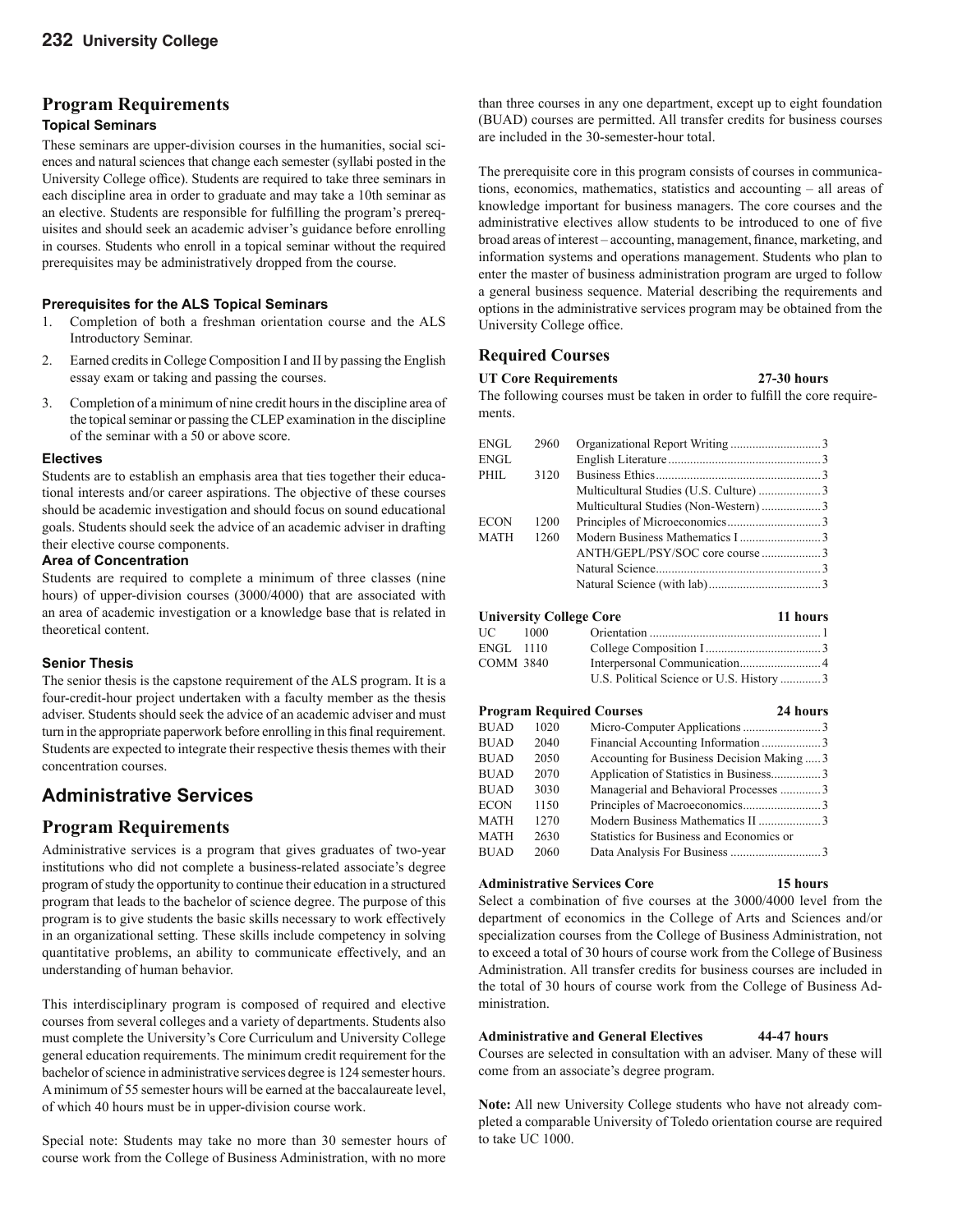### **Associate's Degree Programs**

#### **Department of Business Technology**

#### **Computer Software Specialist Technology**

The computer software specialist technology degree provides students with a well-rounded background in software applications including database, spreadsheet, word processing and presentation graphics. In addition, it stresses the interrelationship of computer technology and customers/clients in the workplace. Students also will be prepared to take professional certification tests such as the Microsoft Office Specialist (MOS).

| <b>Degree Requirements</b> |      |                                             | <b>Hours</b> |
|----------------------------|------|---------------------------------------------|--------------|
| ENGL                       | 1100 | Introductory Writing or                     |              |
| ENGL                       | 1110 |                                             |              |
| ENGL                       |      | 1130-1150 College Composition II or         |              |
| ENGL                       | 2960 |                                             |              |
|                            |      |                                             |              |
|                            |      |                                             |              |
| <b>MATH</b>                |      | Choose MATH 1010, 1180 or 12603             |              |
| <b>ACTG</b>                | 1040 |                                             |              |
| <b>ACTG</b>                | 1050 | Principles of Management Accounting3        |              |
| <b>ADOT</b>                | 1110 |                                             |              |
| <b>BMGT</b>                | 1000 | Business Technology/College Orientation 1   |              |
| <b>BMGT</b>                | 1010 |                                             |              |
| <b>BMGT</b>                | 1500 | Workplace Communication & Presentation 3    |              |
| <b>BMGT</b>                | 2010 |                                             |              |
| <b>BMGT</b>                | 2700 | Managing Diversity in the Workplace 3       |              |
| <b>CMPT</b>                | 1100 | Computer Information Applications  3        |              |
| <b>CMPT</b>                | 1320 |                                             |              |
| <b>CMPT</b>                | 1410 | Electronic Spreadsheet Applications 2       |              |
| <b>CMPT</b>                | 1420 | Database Management Systems Applications .2 |              |
| <b>CMPT</b>                | 1430 |                                             |              |
| <b>CMPT</b>                | 1440 |                                             |              |
| <b>CMPT</b>                | 1450 |                                             |              |
| <b>CMPT</b>                | 2410 |                                             |              |
| <b>CMPT</b>                | 2430 | Advanced Microsoft Word                     |              |
| <b>CMPT</b>                | 2460 |                                             |              |
| <b>CMPT</b>                | 2630 |                                             |              |
|                            |      | <b>Total hours for the program</b>          | 62           |

#### **Administrative Office Technology — Legal Secretarial Major**

The legal secretarial technology program prepares students for positions in law firms, corporate legal departments, court agencies and government agencies. The student receives training in secretarial skills, with emphasis on legal terminology and professional document production. Upon graduation, the student is prepared to become a member of a law office team dealing in civil, corporate, criminal, domestic relations and probate law. Career opportunities in this area are predicted to remain strong.

|             | <b>Degree Requirements</b> |                                      | <b>Hours</b> |
|-------------|----------------------------|--------------------------------------|--------------|
| ENGL        | 1100                       | Introductory Writing or              |              |
| ENGL        | 1110                       |                                      |              |
| ENGL        |                            | 1130-1150 College Composition II or  |              |
| ENGL        | 2960                       |                                      |              |
|             |                            |                                      |              |
|             |                            |                                      |              |
| <b>MATH</b> |                            |                                      |              |
| ACTG        | 1040                       |                                      |              |
| <b>ACTG</b> | 1050                       | Principles of Management Accounting3 |              |
| <b>ADOT</b> | 1080                       |                                      |              |
| <b>ADOT</b> | 1110                       |                                      |              |
| <b>ADOT</b> | 1200                       |                                      |              |
| <b>ADOT</b> | 2140                       |                                      |              |

| 1720 |                                                                                                                              |
|------|------------------------------------------------------------------------------------------------------------------------------|
|      |                                                                                                                              |
| 1160 |                                                                                                                              |
| 1010 |                                                                                                                              |
| 1430 |                                                                                                                              |
| 2700 |                                                                                                                              |
| 2310 |                                                                                                                              |
| 1500 |                                                                                                                              |
| 1010 |                                                                                                                              |
| 1000 |                                                                                                                              |
| 2940 |                                                                                                                              |
| 2270 |                                                                                                                              |
| 2180 |                                                                                                                              |
|      | Business Technology/College Orientation1<br>Workplace Communication & Presentation3<br>Managing Diversity in the Workplace 3 |

#### **Business Management Technology**

Business management technology is designed to prepare students for supervisory or management positions in any area of business. It also provides students with the management and computer technology knowledge to start and operate their own businesses.

|             | <b>Degree Requirements</b>  | Hours                                    |    |
|-------------|-----------------------------|------------------------------------------|----|
| ENGL.       | 1100                        | Introductory Writing or                  |    |
|             | 1110                        |                                          |    |
| ENGL.       | 1130-1150                   | College Composition II or                |    |
| ENGL        | 2960                        |                                          |    |
|             |                             |                                          |    |
|             |                             |                                          |    |
| <b>MATH</b> |                             | Choose MATH 1010, 1180 or 12603          |    |
| <b>ACTG</b> | 1040                        |                                          |    |
| ACTG        | 1050                        | Principles of Management Accounting3     |    |
| <b>BMGT</b> | 1000                        | Business Technology/College Orientation1 |    |
| <b>BMGT</b> | 1010                        |                                          |    |
| <b>BMGT</b> | 1500                        | Workplace Communication & Presentation 3 |    |
| <b>BMGT</b> | 1540                        |                                          |    |
| <b>BMGT</b> | 2010                        |                                          |    |
| <b>BMGT</b> | 2020                        | Human Resource Development 3             |    |
| <b>BMGT</b> | 2110                        | Managing in a Global Economy3            |    |
| <b>BMGT</b> | 2310                        |                                          |    |
| <b>BMGT</b> | 2700                        | Managing Diversity in the Workplace 3    |    |
|             |                             |                                          |    |
| <b>CMPT</b> | 1100                        | Computer Information Applications 3      |    |
| <b>CMPT</b> | 1430                        |                                          |    |
| <b>MARS</b> | 1010                        |                                          |    |
|             | Total hours for the program |                                          | 66 |

#### **Business Management Technology— Accounting Major**

This major is designed to prepare students to fill accounting positions in public, private and governmental accounting departments and organizations. It offers a well-rounded look at the many aspects of accounting, including managerial, financial, taxation, and applicable computer software programs.

|             | <b>Degree Requirements</b> |                                      | <b>Hours</b> |
|-------------|----------------------------|--------------------------------------|--------------|
| ENGL        | 1100                       | Introductory Writing or              |              |
|             | 1110                       |                                      |              |
| ENGL        |                            | 1130-1150 College Composition II or  |              |
| ENGL        | 2960                       |                                      |              |
|             |                            |                                      |              |
|             |                            |                                      |              |
| <b>MATH</b> |                            |                                      |              |
| ACTG        | 1040                       |                                      |              |
| ACTG        | 1050                       | Principles of Management Accounting3 |              |
| ACTG        | 1200                       |                                      |              |
|             |                            |                                      |              |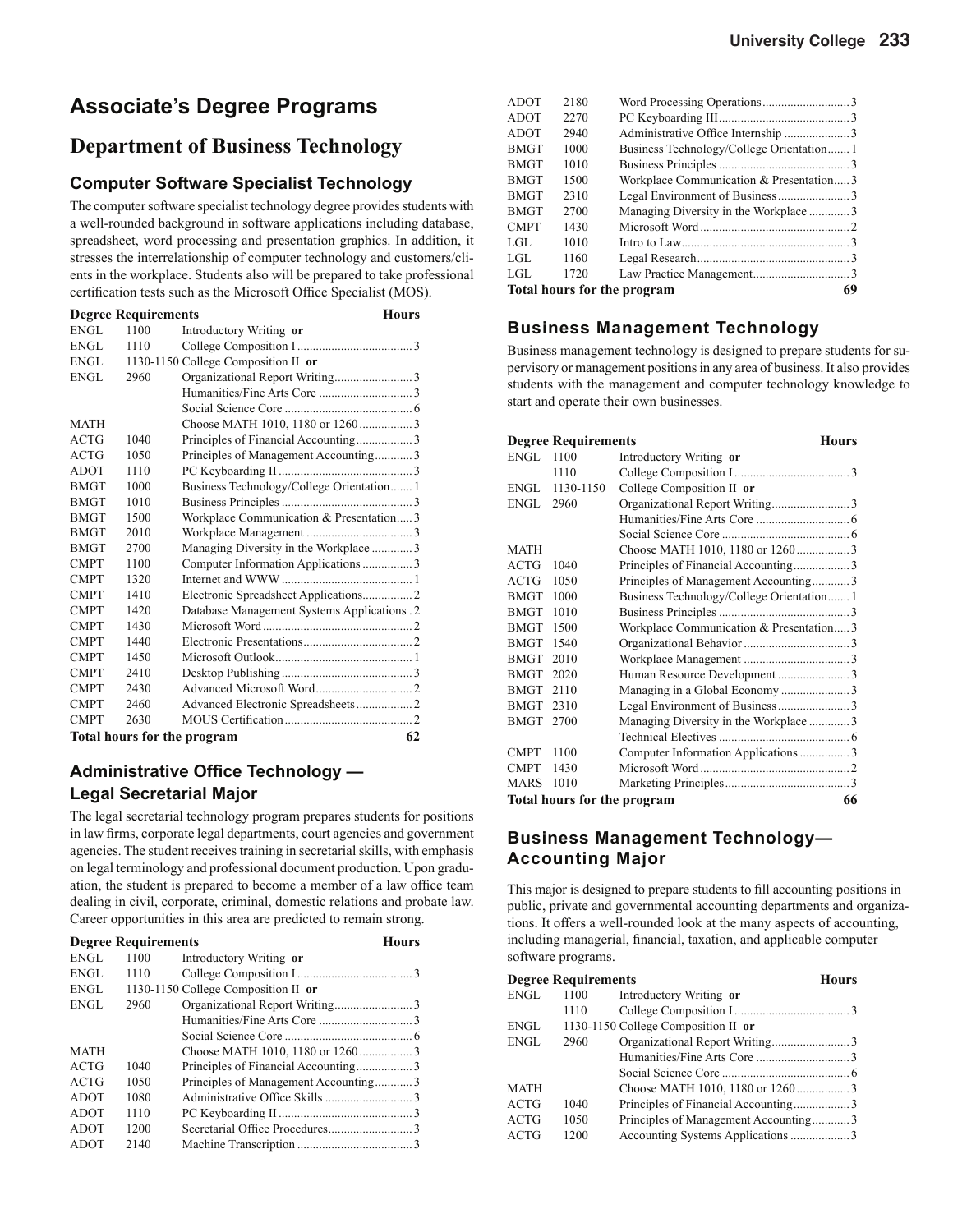#### **234 University College**

| <b>ACTG</b> | 1250                                     |                                          |  |
|-------------|------------------------------------------|------------------------------------------|--|
| <b>ACTG</b> | 2100                                     |                                          |  |
| <b>ACTG</b> | 2300                                     |                                          |  |
| <b>ACTG</b> | 2400                                     |                                          |  |
| <b>BMGT</b> | 1000                                     | Business Technology/College Orientation1 |  |
| <b>BMGT</b> | 1010                                     |                                          |  |
| <b>BMGT</b> | 1500                                     | Workplace Communication & Presentation 3 |  |
| <b>BMGT</b> | 2010                                     |                                          |  |
| <b>BMGT</b> | 2110                                     |                                          |  |
| <b>BMGT</b> | 2310                                     |                                          |  |
| <b>BMGT</b> | 2700                                     | Managing Diversity in the Workplace 3    |  |
| <b>CMPT</b> | 1100                                     |                                          |  |
|             |                                          |                                          |  |
|             | <b>Total hours for the program</b><br>66 |                                          |  |

#### **Programming and Software Development**

Programming and software development technology is designed to prepare students for careers in the computer industry as programmers, software developers, data managers and information system designers. Students work with a variety of computer applications in a hands-on lab environment.

| <b>Degree Requirements</b><br><b>Hours</b> |      |                                             |  |
|--------------------------------------------|------|---------------------------------------------|--|
| ENGL                                       | 1100 | Introductory Writing or                     |  |
|                                            | 1110 |                                             |  |
| ENGL                                       |      | 1130-1150 College Composition II or         |  |
| <b>ENGL</b>                                | 2960 |                                             |  |
|                                            |      |                                             |  |
|                                            |      |                                             |  |
| <b>MATH</b>                                |      |                                             |  |
| <b>ACTG</b>                                | 1040 | Principles of Financial Accounting3         |  |
| ACTG                                       | 1050 | Principles of Management Accounting3        |  |
| <b>BMGT</b>                                | 1000 | Business Technology/College Orientation 1   |  |
| <b>BMGT</b>                                | 1010 |                                             |  |
| <b>BMGT</b>                                | 1500 | Workplace Communication & Presentation 3    |  |
| <b>BMGT</b>                                | 2700 | Managing Diversity in the Workplace 3       |  |
| <b>CMPT</b>                                | 1020 |                                             |  |
| <b>CMPT</b>                                | 1100 | Computer Information Applications  3        |  |
| <b>CMPT</b>                                | 1120 |                                             |  |
| <b>CMPT</b>                                | 1420 | Database Management Systems Applications .2 |  |
| <b>CMPT</b>                                | 2110 |                                             |  |
| <b>CMPT</b>                                | 2210 |                                             |  |
| <b>CNET</b>                                | 2150 | Hardware Architecture and Management  3     |  |
| CNET                                       | 2200 |                                             |  |
|                                            |      |                                             |  |
| <b>Total hours for the program</b>         |      |                                             |  |

#### **Computer Network Administration**

The computer network administration degree prepares students for careers as computer networking professionals. The program covers all aspects of network administration, including designing, servicing and supporting networks; PC configuration; operating systems; and systems integration. The degree also prepares students for the successful completion of network certifications.

| <b>ENGL</b> | 1100 | Introductory Writing or                 |  |
|-------------|------|-----------------------------------------|--|
|             | 1110 |                                         |  |
| ENGL        |      | 1130-1150 College Composition II or     |  |
| <b>ENGL</b> | 2960 |                                         |  |
|             |      |                                         |  |
|             |      |                                         |  |
| <b>MATH</b> |      |                                         |  |
| <b>ACTG</b> | 1040 | Principles of Financial Accounting3     |  |
| ACTG        | 1050 | Principles of Management Accounting3    |  |
| <b>BMGT</b> | 1500 | Workplace Communication & Presentation3 |  |

| BMGT                        | 2700 | Managing Diversity in the Workplace 3  |    |
|-----------------------------|------|----------------------------------------|----|
| <b>CMPT</b>                 | 1020 |                                        |    |
| <b>CMPT</b>                 | 1110 |                                        |    |
| <b>CMPT</b>                 | 2030 |                                        |    |
| <b>CNET</b>                 | 2100 | Network Operating Systems I 4          |    |
| <b>CNET</b>                 | 2150 | Hardware Architecture and Management 3 |    |
| <b>CNET</b>                 | 2200 |                                        |    |
| <b>CNET</b>                 | 2300 |                                        |    |
| <b>CNET</b>                 | 2400 |                                        |    |
| <b>CNET</b>                 | 2410 |                                        |    |
| <b>CNET</b>                 | 2420 |                                        |    |
| Total hours for the program |      |                                        | 68 |

#### **Information Services and Support**

The information services and support degree prepares students for careers in the computer industry as software and hardware support professionals, operating systems experts, information technology support staff and computer technicians. Students gain a well-rounded, hands-on background in technology typical of that used by most employers.

| <b>Degree Requirements</b><br>Hours |      |                                             |
|-------------------------------------|------|---------------------------------------------|
| <b>ENGL</b>                         | 1100 | Introductory Writing or                     |
|                                     | 1110 |                                             |
| <b>ENGL</b>                         |      | 1130-1150 College Composition II or         |
| <b>ENGL</b>                         | 2960 |                                             |
|                                     |      |                                             |
|                                     |      |                                             |
| <b>MATH</b>                         |      | Choose MATH 1010, 1180 or 12603             |
| <b>ACTG</b>                         | 1040 |                                             |
| <b>ACTG</b>                         | 1050 | Principles of Management Accounting3        |
| <b>BMGT</b>                         | 1000 | Business Technology/College Orientation 1   |
| <b>BMGT</b>                         | 1010 |                                             |
| <b>BMGT</b>                         | 1500 | Workplace Communication & Presentation 3    |
| <b>BMGT</b>                         | 2700 | Managing Diversity in the Workplace 3       |
| <b>CMPT</b>                         | 1020 | Information Computer Technology 4           |
| <b>CMPT</b>                         | 1100 | Computer Information Applications  3        |
| <b>CMPT</b>                         | 1120 |                                             |
| <b>CMPT</b>                         | 1320 |                                             |
| <b>CMPT</b>                         | 1410 |                                             |
| <b>CMPT</b>                         | 1420 | Database Management Systems Applications .2 |
| <b>CMPT</b>                         | 1440 |                                             |
| <b>CNET</b>                         | 2150 | Hardware Architecture and Management 3      |
| <b>CNET</b>                         | 2200 |                                             |
|                                     |      |                                             |
| Total hours for the program         |      |                                             |

#### **Marketing and Sales Technology**

The marketing and sales technology degree gives students a broad spectrum of perspectives with courses in the areas of marketing communication/ advertising, services marketing, marketing management, personal selling and sales force management. This program prepares students for careers in sales, wholesale/retail promotion and product/service marketing.

|             | <b>Degree Requirements</b> |                                          | <b>Hours</b> |
|-------------|----------------------------|------------------------------------------|--------------|
| ENGL        | 1100                       | Introductory Writing or                  |              |
|             | 1110                       |                                          |              |
| ENGL        |                            | 1130-1150 College Composition II or      |              |
| ENGL        | 2960                       |                                          |              |
| PSY         | 1010                       |                                          |              |
|             |                            |                                          |              |
|             |                            |                                          |              |
| <b>MATH</b> |                            |                                          |              |
| ACTG        | 1040                       |                                          |              |
| ACTG        | 1050                       | Principles of Management Accounting3     |              |
| <b>BMGT</b> | 1000                       | Business Technology/College Orientation1 |              |
| BMGT        | 1010                       |                                          |              |
| BMGT        | 1500                       | Workplace Communication & Presentation 3 |              |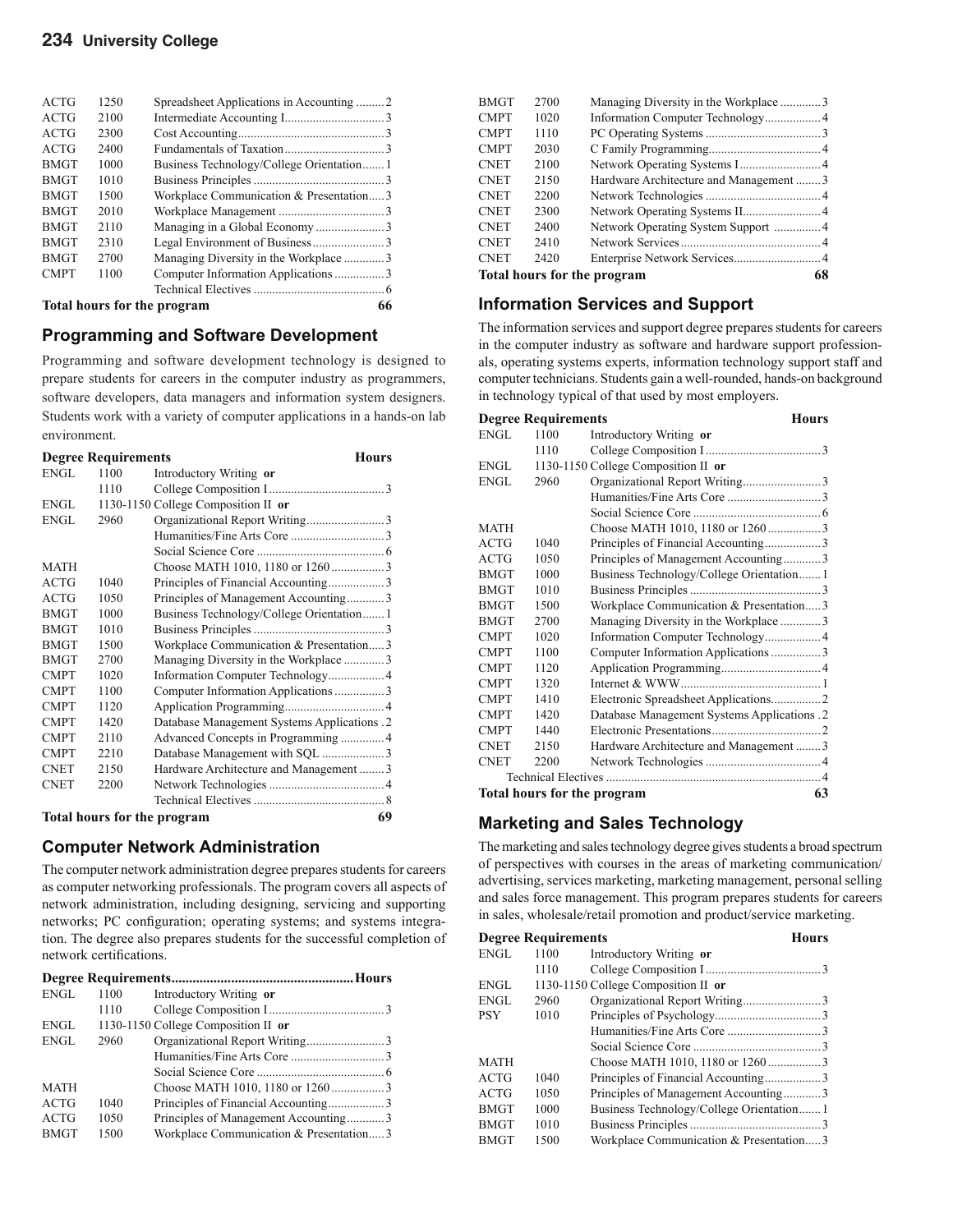| <b>BMGT</b>                 | 2010 |                                       |    |
|-----------------------------|------|---------------------------------------|----|
| <b>BMGT</b>                 | 2110 |                                       |    |
| <b>BMGT</b>                 | 2310 |                                       |    |
| <b>BMGT</b>                 | 2700 | Managing Diversity in the Workplace 3 |    |
| <b>CMPT</b>                 | 1100 |                                       |    |
| <b>MARS</b>                 | 1010 |                                       |    |
| <b>MARS</b>                 | 1110 |                                       |    |
| <b>MARS</b>                 | 1720 |                                       |    |
| <b>MARS</b>                 | 2010 |                                       |    |
| <b>MARS</b>                 | 2110 |                                       |    |
| <b>MARS</b>                 | 2120 |                                       |    |
| <b>MARS</b>                 | 2210 |                                       |    |
| Total hours for the program |      |                                       | 67 |

### **Transfer Program**

### **Department of Business Technology Prebusiness Administration Program**

#### **Transfer Agreement with The University of Toledo College of Business Administration**

This section details the transfer agreement between The University of Toledo College of Business Administration and University College for the prebusiness administration program. This agreement specifies the transferability of credits from the University College prebusiness administration program to the baccalaureate programs offered by the College of Business Administration. This agreement also defines the conditions to be met by students for full transferability of credits and acceptance into the upper division.

Students taking all of the courses and meeting all the conditions set in this agreement will fulfill the requirements for the associate of arts degree and will be accepted into the upper division of the College of Business Administration. Students must still submit a formal application for admission to the College of Business Administration's upper division one semester before they complete the requirements for the prebusiness administration program.

Note:

- 1. Upon completion of the associate of arts program as specified in this catalog, a student must have a minimum cumulative GPA of 2.25 in the subset courses, indicated by an asterisk (\*), to be eligible for admission to the upper division in the College of Business Administration. Students with a 2.0 cumulative GPA, but less than 2.25, may transfer to the College of Business Administration, but will be required to raise their GPAs prior to admission to the upper division.
- 2. Placement tests are required in English, math and reading before a student can take courses in those areas. Students may be required to complete prerequisite courses based on test results.
- 3. All course prerequisites listed in the University catalog must be followed.
- 4. For further information, contact a University College adviser.

#### **Degree Requirements for the Associate of Arts Core Curriculum Hours**

| Social Sciences |                         |                                                |  |
|-----------------|-------------------------|------------------------------------------------|--|
|                 |                         |                                                |  |
|                 |                         | Multicultural Studies (recommend BMGT 2700)3-6 |  |
|                 | <b>Business Courses</b> |                                                |  |
| $*$ ACTG        | 1040                    |                                                |  |
| $*$ ACTG        | 1050                    | Principles of Management Accounting3           |  |
| *BMGT           | 1000                    | Business Technology/College Orientation1       |  |
| *BMGT           | 1010                    |                                                |  |
| *BMGT           | 2110                    |                                                |  |
| *BUAD           | 2060                    |                                                |  |
| *BUAD           | 2070                    | Application of Statistics in Business3         |  |
| *CMPT           | 1100                    |                                                |  |
| <b>ECON</b>     | 1150                    |                                                |  |
| <b>ECON</b>     | 1200                    |                                                |  |
|                 |                         |                                                |  |

#### **Prerequisites for courses above:**

| ENGL 1110 |      |  |
|-----------|------|--|
| ADOT      | 1010 |  |
| MATH      | 1260 |  |
|           |      |  |

### **Interdisciplinary Studies for Technical Programs**

### **Associate of Technical Studies Degree**

This degree is appropriate for students who would like to combine two or more technical areas to attain an associate degree. Degree candidates at The University of Toledo must be in good standing. An associate of technical studies degree will be granted to the student completing the following requirements.

#### **Degree Requirements**

- 1. Satisfactory completion of no fewer than 68 semester hours.
- 2. Completion of no fewer than 20 of the above 68 semester hours while in attendance at University College, or 30 hours for transfer students from other institutions. A student must attain a  $C(2.0)$  average for all work at the college.
- 3. Completion of a minimum of 30 hours of technical studies, attained in an educational plan approved by the adviser, sponsoring faculty member and the college committee.
- The 30 hours of technical studies must consist of an interdisciplinary, but coherent, combination of courses selected from two or three technical programs. At least 16 hours must be selected from one technical field, and students must attain a  $C(2.0)$  average for all technical work utilized in satisfaction of this requirement.

Note: Students must have an approved educational plan in order to be eligible for any associate of technical studies program. The process to gain approval begins with an appointment with a college adviser.